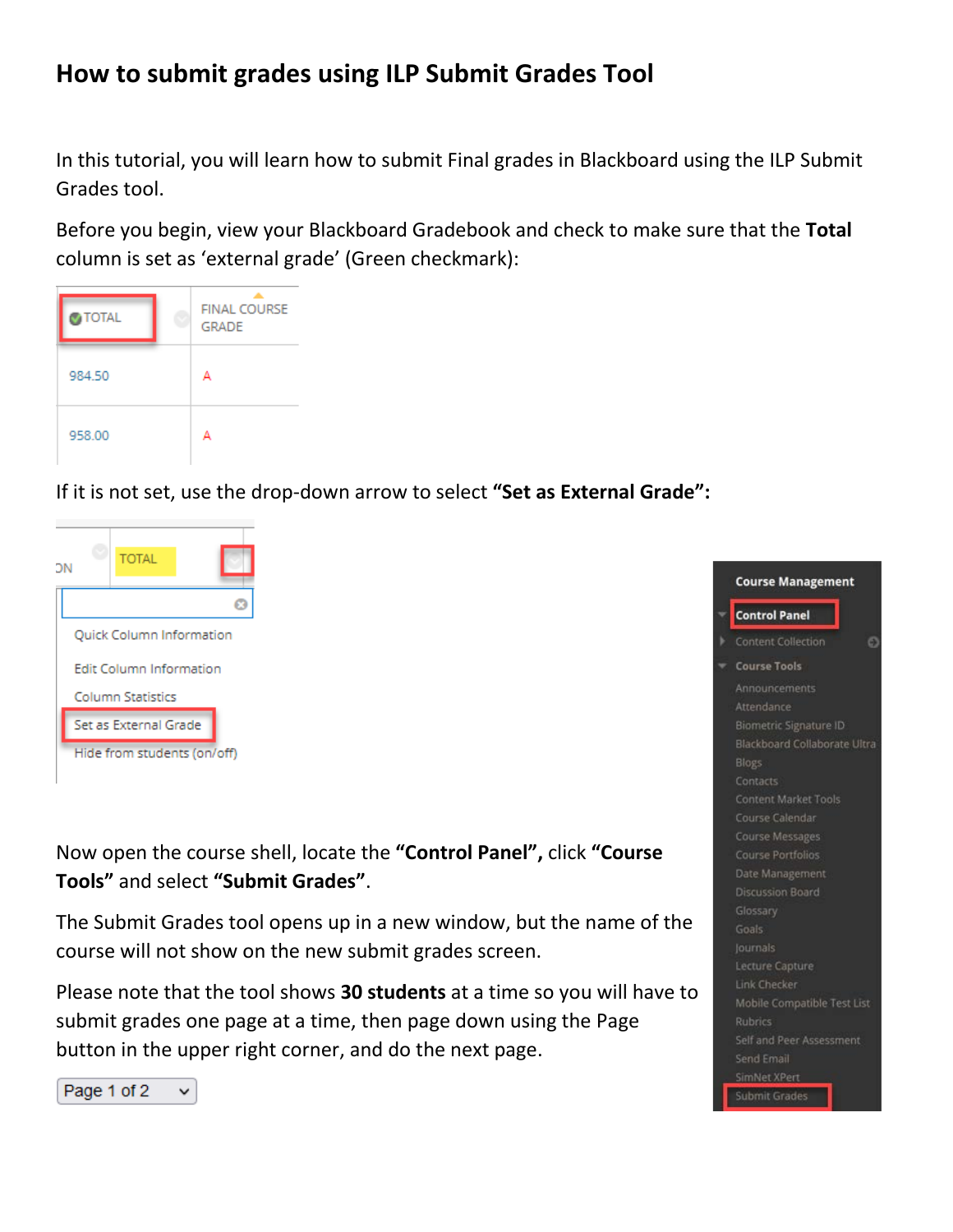## **Submitting Final Grades**

The Final grades page is displayed by default. Whatever grade is in the external column in the grade center will show in the Current Grade column on the tool and be pre-filled in the Final Grade column:

| <b>Final Grades</b> | <b>Last Attendance</b>                        |                  |                    |                    |                           |                       |
|---------------------|-----------------------------------------------|------------------|--------------------|--------------------|---------------------------|-----------------------|
| <b>Final Grades</b> |                                               |                  |                    |                    |                           |                       |
|                     | There are 4 students with unsubmitted grades. |                  |                    |                    |                           |                       |
| <b>Student Name</b> | <b>Current Grade</b>                          | <b>Submitted</b> | <b>Final Grade</b> | <b>Expire Date</b> | <b>Last Attended Date</b> | <b>Never Attended</b> |
| Blevins, Arthur     | $1000.00(A+)$                                 | 9                | $A+$               |                    |                           |                       |
| Flynt, Parker       | $820.00(B-)$                                  | o                | <b>B-</b>          |                    |                           |                       |
| Little, Casper      | disabled<br>$\sim$                            | Œ                | F                  |                    |                           |                       |
| Smith, John         | 850.00 (B)                                    | Ő                | B                  |                    |                           |                       |

Remove +/- from suggested grades before submitting to avoid an error. Be sure to double check for accuracy before submitting them.

*Dropped students show up on the submit grade screen as 'disabled' and can be ignored.*

|                     | There are 4 students with unsubmitted grades. |                  |                    |                    |                           |                       |
|---------------------|-----------------------------------------------|------------------|--------------------|--------------------|---------------------------|-----------------------|
| <b>Student Name</b> | <b>Current Grade</b>                          | <b>Submitted</b> | <b>Final Grade</b> | <b>Expire Date</b> | <b>Last Attended Date</b> | <b>Never Attended</b> |
| Blevins, Arthur     | $1000.00(A+)$                                 | 0                | <b>A</b>           |                    |                           | П                     |
| Flynt, Parker       | $820.00(B-)$                                  | U                | B                  |                    |                           | $\Box$                |
| Little, Casper      | disabled<br>$\overline{\phantom{a}}$          | O                |                    |                    |                           | $\Box$                |
| Smith, John         | 850.00 (B)                                    | 0                |                    |                    |                           | $\Box$                |
|                     |                                               |                  |                    |                    |                           |                       |

**Please note that the tool shows 30 students at a time so you will have to submit grades one page at a time, then page down using the Page button in the upper right corner, and do the** 

Page 1 of 2 **next page.**

 $\checkmark$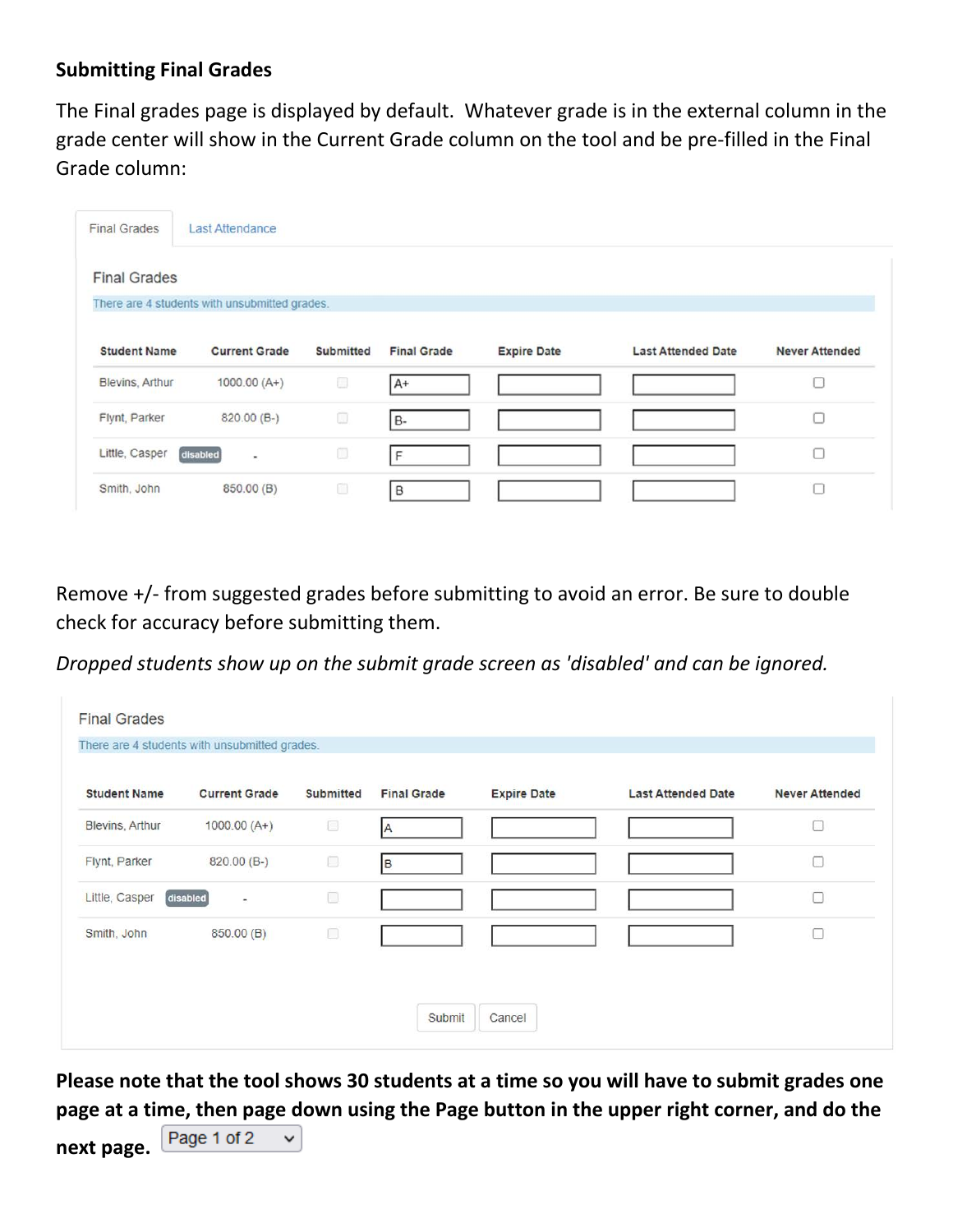The process may take a few minutes to complete. Do not exit or refresh the page until you get a confirmation that the grades have been submitted.

| <b>Last Attendance</b>                      |                  |                                                                                 |                    |                           |                       |
|---------------------------------------------|------------------|---------------------------------------------------------------------------------|--------------------|---------------------------|-----------------------|
|                                             |                  |                                                                                 |                    |                           |                       |
| There were 2 successful submissions.        |                  |                                                                                 |                    |                           |                       |
|                                             |                  |                                                                                 |                    |                           |                       |
| <b>Student Name</b><br><b>Current Grade</b> | <b>Submitted</b> | <b>Final Grade</b>                                                              | <b>Expire Date</b> | <b>Last Attended Date</b> | <b>Never Attended</b> |
| $1000.00(A+)$                               |                  | A                                                                               |                    |                           | $\Box$                |
| 820.00 (B-)                                 |                  | B                                                                               |                    |                           | $\Box$                |
| disabled<br>$\sim$                          | □                |                                                                                 |                    |                           | $\Box$                |
| 850.00 (B)                                  | o                |                                                                                 |                    |                           | □                     |
|                                             |                  |                                                                                 |                    |                           |                       |
|                                             |                  | Submit                                                                          | Cancel             |                           |                       |
|                                             |                  | There are 2 students with unsubmitted grades.<br>$\rightarrow$<br>$\rightarrow$ |                    |                           |                       |

## **Submitting Attendance (if required)**

For the Last Attended Date and Never Attended columns, please consult with your department chair or the online manager for instructions. If you wish to enter a Last Attended Date, it must be in format MM/DD/YYYY, for ex, 03/28/2022.

| <b>Final Grades</b><br>Last Attendance |                           |                       |
|----------------------------------------|---------------------------|-----------------------|
| Attendance                             |                           |                       |
| <b>Student Name</b>                    | <b>Last Attended Date</b> | <b>Never Attended</b> |
| Blevins, Arthur                        |                           | ľΙ                    |
| Flynt, Parker                          |                           |                       |
| Little, Casper disabled                |                           |                       |

## **Please Note**

• Once the grades have been submitted, **please log into Eagle Self Service and check to ensure that ALL grades have transferred over successfully and accurately**. If you do not see the new grades in Eagle Self-Service, your browser might be caching, so log out and log back in to refresh your view.